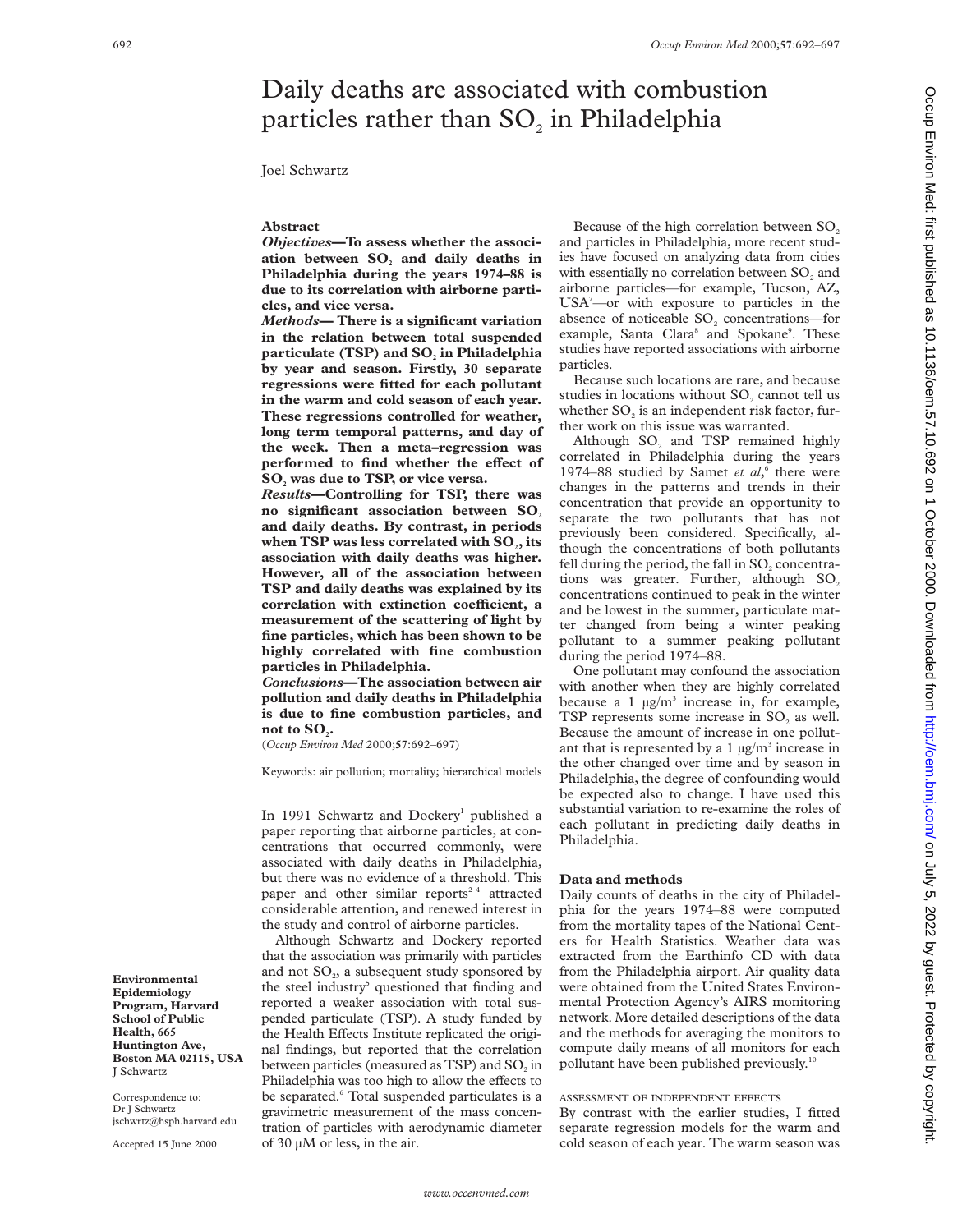defined as May to the end of October. For each season and year, I separately modelled the effects of  $SO_2$  and TSP, producing 30 estimated coefficients for each pollutant. Each regression controlled for temperature, previous day's temperature, dew point temperature, within season long term trends, and day of the week dummy variables. The details are described below. The reason for this stratified modelling can be seen by considering the following example. Suppose our outcome (Y) is associated causally with pollutants X and Z. Because Z and X are correlated, a regression with Z only may be confounded. We can, however, measure the degree of expected confounding. If

$$
Y_t = \beta_0 + \beta_1 X_t + \beta_2 Z_t + error
$$
 (1)

represents the causal association between Y and both X and Z, and

$$
Z_{t} = \gamma_{0} + \gamma_{1}X_{t} + error
$$
 (2)

represents the association between Z and X, then by substituting the second equation in the first we have

$$
Y_{t} = \beta_{0} + \beta_{2}\gamma_{0} + (\beta_{1} + \beta_{1}\gamma_{1})X_{t} + error
$$
 (3)

We expect confounding, and the confounding we expect to find for X is proportional to  $\gamma_1$ , the slope relating Z to X. By dividing the Philadelphia data into 30 6 month intervals with considerable variation in the value of  $\gamma_1$  within each interval, we can test whether that pattern is found. This can all be formalised in a hierarchical model. In this model, we assume that the  $coefficient for X in each interval is$ 

$$
\hat{\beta}_i \sim N \left( \beta_i, \sigma^2 \right) \tag{4}
$$

where  $\hat{\beta}_i$  is the estimated coefficient in time interval i,  $\beta_i$  is the true coefficient in interval *i*, and

$$
\beta_i \sim N(\beta_1 + \gamma_i \beta_2, \delta^2) \tag{5}
$$

Hence we can in the second stage regress the estimated coefficients for TSP in each of the 30 time intervals against the coefficient relating SO<sub>2</sub> to TSP in that interval. The intercept term in this regression  $(\beta_1$  in the formula above) is an estimate of the unconfounded effect of TSP. It can also be interpreted as the slope for TSP when  $\gamma_1$ , its association with SO<sub>2</sub>, is zero. A similar analysis will show an estimate of the effect of  $SO<sub>2</sub>$  independent of confounding by TSP.

Recent studies $11$  have suggested that the effects of particulate air pollution on daily deaths are primarily due to fine combustion particles. If this were true, then we would expect the association between TSP and daily deaths to vary across the 30 periods according to its association with combustion particles. These particles are generally less the 1  $\mu$ M in aerodynamic diameter, and are very effective at scattering light. Although direct measurements of combustion particles were not available during most of the period, Ozkaynak *et al* used limited data on fine particle concentrations from 1979 to the end of 1981 to show that a humidity corrected extinction coefficient (calculated from airport visibility measurements) is highly correlated with fine particle mass in Philadelphia.<sup>12</sup> The extinction coefficient is



*Figure 1* Downward trend in SO<sub>2</sub> and TSP between 1974 *and 1988. The concentration in each year is expressed as a fraction of its concentration in 1974. The SO*<sub>2</sub> *concentrations fell substantially more than the TSP concentrations.*

proportional to the inverse of the visible range, and visibility is primarily limited by light scattering due to fine particles in the air. Hence I also investigated whether TSP was a substitute for fine particles by using the extinction coefficient as an explanatory variable.

#### INDIVIDUAL INTERVAL REGRESSIONS

Since their introduction in such studies in  $1993$ ,<sup>13</sup> generalised additive models have become the preferred approach for analysing time series of daily mortality counts. In such an approach, we assume:

 $log(E(Y)) = \beta_0 + f_1(X_1) + f_2(X_2) + \ldots + f_p(X_p)$ 

Where Y is the number of daily deaths, E denotes expected value, and  $X_1 \ldots X_n$  are the predictor variables. The f<sub>i</sub> may be linear functions  $(\beta_i X_i)$  or be any other smooth function, which is estimated from the data using non-parametric techniques. These are used to model the dependence on temperature and season, which have non-linear associations with daily deaths. This approach has been applied to analyses of mortality and air pollution in Philadelphia in the past $10^{14}$  and produced air pollution coefficients similar to those in the original paper of Schwartz and Dockery.1 These models were applied in this analysis as well. I used  $\text{loss}^{15}$  as the nonparametric smoothing algorithm. The weather variables were fitted with spans of 0.5, and the within season trend with a span equivalent to 180 days.

#### **Results**

Figure 1 shows the downward trend of SO<sub>2</sub> and TSP concentrations during the study period. The drop in SO<sub>2</sub> was more pronounced. Figure 2 shows the seasonal pattern of TSP and  $SO_2$  in 1974 and 1988. The reversal of the seasonal pattern in TSP is evident. Table 1 shows the mean TSP and SO<sub>2</sub> in Philadelphia by year and season. Table 2 shows the slopes between SO<sub>2</sub> and TSP and between TSP and  $SO<sub>2</sub>$  for each season of each year. There is considerable variability in these slopes, giving us the ability to detect systematic variations in the mortality associations with variations in these slopes.

The results of the first stage analysis were combined with inverse variance weighting. Both TSP  $(9.0\%$  increase for a 100  $\mu$ g/m<sup>3</sup>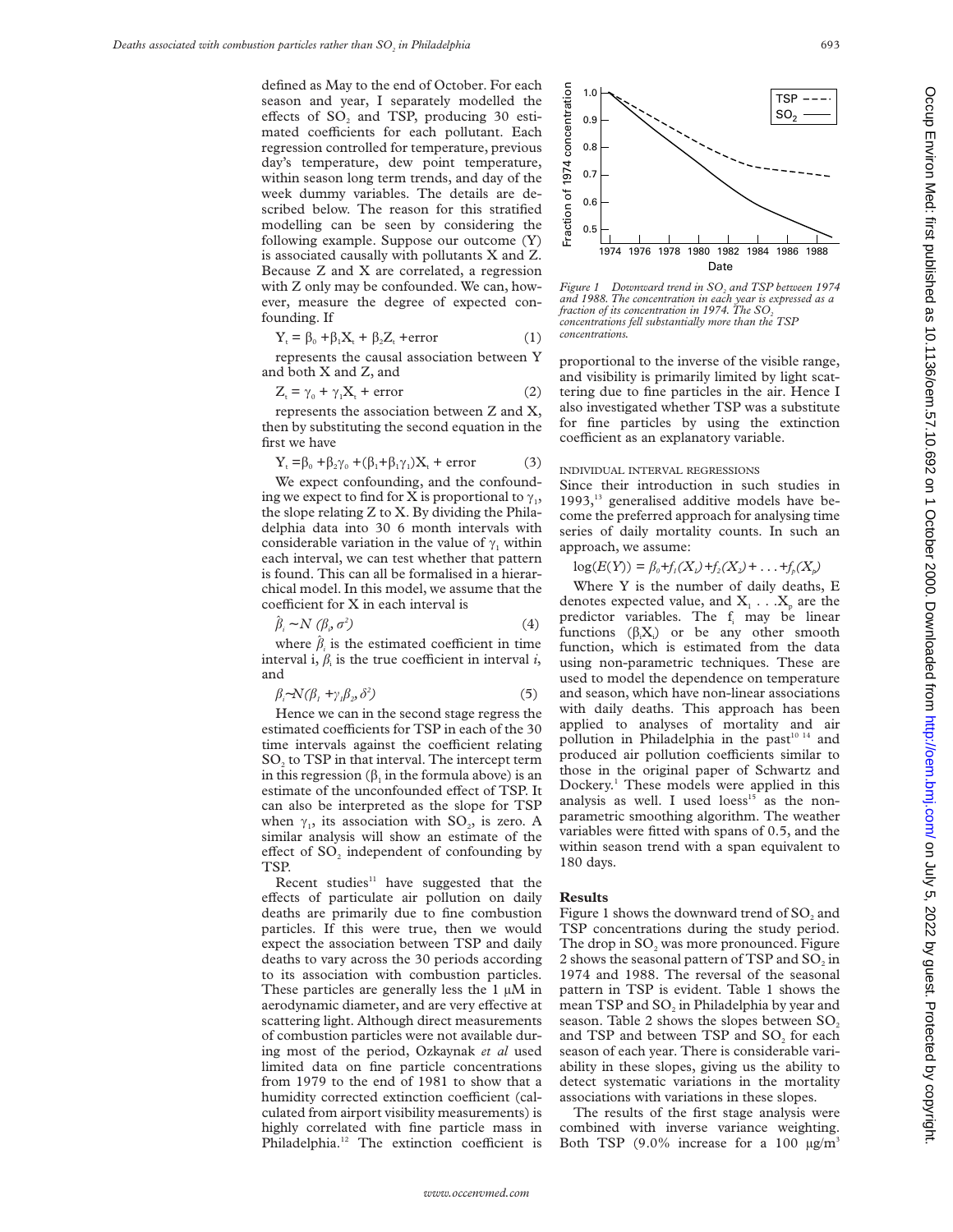



*Figure 2 Concentrations of TSP and SO <sup>2</sup> during the course of 1974 and 1988. The TSP concentrations peaked in the winter of 1974, but by 1988 they were peaking in the summer. SO <sup>2</sup> concentrations continued to peak in the winter.*

*Table 1 Mean TSP and SO <sup>2</sup> by season and year in Philadelphia, 1974–88*

| Year | Summer                      |              | Winter                      |                          |
|------|-----------------------------|--------------|-----------------------------|--------------------------|
|      | <b>TSP</b><br>$(\mu g/m^3)$ | SO,<br>(ppb) | <b>TSP</b><br>$(\mu g/m^3)$ | SO <sub>2</sub><br>(ppb) |
| 1974 | 84                          | 20           | 93                          | 35                       |
| 1975 | 75                          | 17           | 77                          | 26                       |
| 1976 | 78                          | 19           | 83                          | 25                       |
| 1977 | 69                          | 16           | 77                          | 27                       |
| 1978 | 74                          | 17           | 73                          | 25                       |
| 1979 | 77                          | 15           | 68                          | 21                       |
| 1980 | 76                          | 14           | 59                          | 18                       |
| 1981 | 66                          | 14           | 61                          | 20                       |
| 1982 | 64                          | 13           | 56                          | 20                       |
| 1983 | 66                          | 10           | 52                          | 15                       |
| 1984 | 65                          | 10           | 56                          | 18                       |
| 1985 | 62                          | 10           | 54                          | 17                       |
| 1986 | 65                          | 8            | 53                          | 15                       |
| 1987 | 70                          | 9            | 53                          | 15                       |
| 1988 | 64                          | 9            | 52                          | 17                       |

*Table 2 Season and year specific regression slopes between SO <sup>2</sup> and TSP*

| Year | Warm             |                     | Cold.            |                  |
|------|------------------|---------------------|------------------|------------------|
|      | TSP/SO,<br>slope | $SO_2/TSP$<br>slope | TSP/SO,<br>slope | SO./TSP<br>slope |
| 1974 | 1.30             | 0.20                | 1.12             | 0.31             |
| 1975 | 1.94             | 0.24                | 1.47             | 0.33             |
| 1976 | 2.13             | 0.27                | 1.76             | 0.26             |
| 1977 | 2.10             | 0.24                | 1.54             | 0.39             |
| 1978 | 1.65             | 0.29                | 1.65             | 0.32             |
| 1979 | 2.53             | 0.18                | 1.87             | 0.26             |
| 1980 | 1.71             | 0.18                | 1.44             | 0.33             |
| 1981 | 1.60             | 0.20                | 1.63             | 0.34             |
| 1982 | 2.47             | 0.22                | 1.12             | 0.37             |
| 1983 | 2.07             | 0.15                | 1.93             | 0.25             |
| 1984 | 3.00             | 0.17                | 1.63             | 0.37             |
| 1985 | 3.10             | 0.14                | 1.12             | 0.21             |
| 1986 | 2.36             | 0.11                | 1.43             | 0.27             |
| 1987 | 2.59             | 0.12                | 1.24             | 0.21             |
| 1988 | 2.15             | 0.12                | 1.07             | 0.43             |

increase in exposure, 95% CI 5.7%–12.5%) and SO <sup>2</sup> (9.8% increase for a 50 ppb increase in exposure, 95% CI 5.0%–14.8%) were highly significant predictors of daily deaths in Philadelphia. A  $\chi^2$  test for heterogeneity of the year and season specific coefficients showed significant heterogeneity for TSP ( $\chi^2$ =45.6, p<0.03)

and marginal heterogeneity for  $SO_2$  ( $\chi^2$ =38.6, p=0.10).

## TSP RESULTS

Table 3 shows the estimated effect of TSP on daily deaths after controlling for the slope relating  $SO_2$  to TSP. That is, it is our estimate of  $\beta_1$  in equation (5). If the TSP effect were all or substantially due to confounding by  $\text{SO}_2$ , we would expect a small and insignificant intercept in this second stage regression, and a significant and positive coefficient for the  $SO<sub>2</sub>$ slope. In fact, the opposite occurred, as shown in figure 3. The intercept in the regression  $(\beta_1)$ is higher than the coefficient found in the basic meta-analysis, giving us a larger estimated effect for TSP. This indicates that the effects of airborne particles are higher when those particles are less correlated with SO<sub>2</sub>. Long range transported sulphate particles are a subcomponent of total airborne particles that is unlikely to be correlated with SO 2, which is locally generated. These sulphates are a substantial fraction of the fine particle aerosol in Philadelphia, which is responsible for scattering light. Table 3 also shows the results of regressing the TSP effect size on daily deaths against the coefficient relating extinction coefficient to TSP in each of the 30 periods. In this case, very different results are found. The intercept term is much smaller than the original metaanalysis, and not significantly different from zero. The association between TSP and daily deaths seems to be due to its representation of fine particle mass.

## SO 2 RESULTS

Table 3 shows the results of the metaregression of the SO<sub>2</sub> effect size estimates on the relation between  $TSP$  and  $SO<sub>2</sub>$  across the 30 periods. By constrast with the TSP results above, the intercept term in this regression, which represents the unconfounded effect of SO 2, is dramatically diminished by control for the association between the two pollutants, and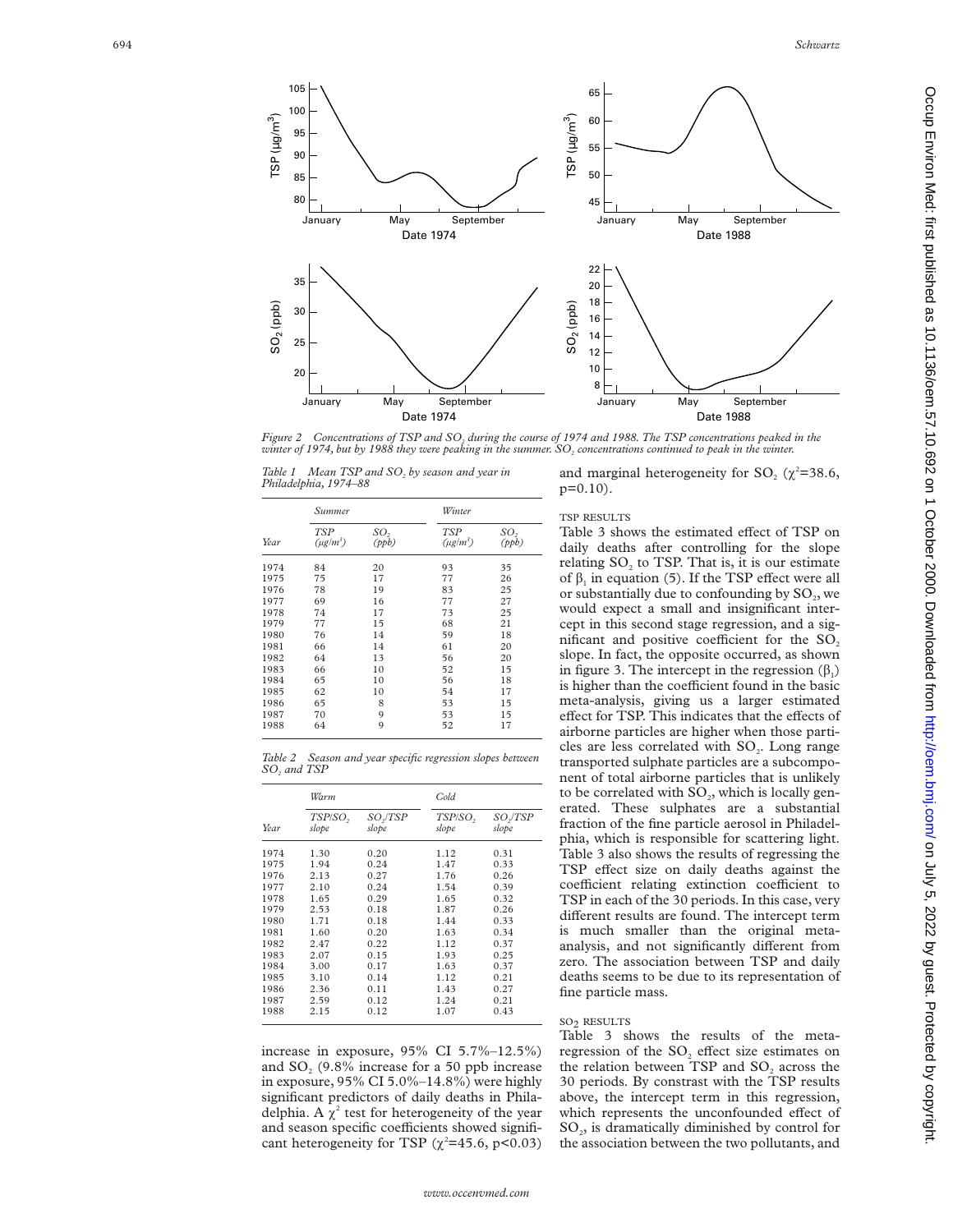*Table 3* Estimated relative risk (95% CI) of SO<sub>2</sub> (50 ppb) and TSP (100  $\mu$ g/m<sup>3</sup>) in *baseline meta-analysis and after control for the other pollutant*

|                                                             | Baseline model                                                 | Controlling for TSP                                                     |
|-------------------------------------------------------------|----------------------------------------------------------------|-------------------------------------------------------------------------|
| SO <sub>2</sub><br><b>TSP</b><br>Controlling for visibility | $1.12(1.08 \text{ to } 1.16)$<br>$1.09(1.06 \text{ to } 1.13)$ | $1.02$ (0.89 to 1.16)<br>$1.21$ (1.10 to 1.32)<br>$1.01$ (0.95 to 1.08) |



*Figure 3 Effect size estimates for TSP in each 6 month study period plotted against the slopes relating SO<sub>2</sub> to TSP in that study period. The solid line shows a least squares fit through the data, whereas the dashed line shows the slope of a weighted least squares regression, with inverse variance weighting. The pattern suggests that TSP slopes are higher in periods when the relation between SO<sub>2</sub> and TSP was weaker.*



*Figure 4 Effect size estimates for SO<sub>2</sub> in each 6 month* study period plotted against the slopes relating TSP to SO<sub>2</sub> *in that study period. The solid line shows a least squares fit through the data, whereas the dashed line shows the slope of a weighted least squares regression, with inverse variance weighting. The pattern suggests that the SO<sub>2</sub> effect is entirely due to its association with TSP, as the intercept terms for the fitted lines are zero.*

is not significantly different from zero (fig 4). Hence, although particles show a stronger association with daily deaths in Philadelphia during periods when their association with  $SO<sub>2</sub>$ is weaker, SO<sub>2</sub> seems to have no association with daily deaths in Philadelphia when it is poorly correlated with airborne particles.

#### **Discussion**

As in previous analyses in Philadelphia, there was a significant association between both TSP and  $SO<sub>2</sub>$  with daily deaths in this analysis. There was evidence of heterogeneity in the association between both pollutants and daily deaths. That is, the coefficients in the 30 half year analyses varied by more than might be expected by chance. Several factors might explain this finding. Firstly, TSP (or SO<sub>2</sub>) might be standing for something else and variations in the relation between them and that other factor over the 30 analysis periods might explain the variation in the association with daily deaths.

The principal hypothesis investigated in this paper was that one of these pollutants was substantially standing for the other. For TSP, I found no evidence that it was standing for  $SO<sub>2</sub>$ . To the contrary, periods when the association between the two pollutants was weaker were periods with larger effect size estimates for TSP. This indicates that variations in particles in Philadelphia that are independent of  $SO<sub>2</sub>$  are associated with daily deaths, and that those particles are more toxic than the particles which vary in association with  $SO<sub>2</sub>$ .

One possible explanation for this finding is long range transported particles. Because they originate elsewhere, and several days earlier, the correlation between such particles and locally generated SO<sub>2</sub> is lower than for locally generated particles. These transported particles are all less than 2.5 µm in aerodynamic diameter, and in the Philadelphia area, are predominantly sulphates and nitrates from the emissions of SO<sub>2</sub> and NO<sub>2</sub> at distant upwind powerplants and industrial facilities.

The suggestion that combustion particles are primarily responsible for the association found is further supported by the analysis looking at the relation between extinction coefficient and TSP as an explanatory variable. As already noted, such fine particles are a major source of impairment of visibility, and the correlation between the extinction coefficient and fine particle mass in Philadelphia is quite high. $12$ Periods with a stronger relation between TSP and extinction coefficient did have higher effect sizes for TSP on daily deaths, and as shown in table 3, variations in TSP that were independent of the extinction coefficient were not associated with daily deaths. When combined with the apparent negative confounding of the  $SO<sub>2</sub>$ correlation, this indicates a consistent pattern of greater toxicity for such particles.

When we looked at the SO<sub>2</sub> results very different conclusions emerged. The SO<sub>2</sub> association did seem to result primarily from its association with airborne particles. The intercept term of the meta–regression, which shows the estimated SO<sub>2</sub> effect when SO<sub>2</sub> variations are uncorrelated with TSP, is close to zero and far from significant. Overall these findings indicate that  $SO<sub>2</sub>$  is not causally associated with daily deaths in Philadelphia.

These findings are consistent with other recent work. For example, Schwartz has just reported that  $SO<sub>2</sub>$  did not confound the association between  $PM_{10}$  and daily deaths in a hierarchical analysis of data from 10 United States cities.<sup>16</sup>

These results are not entirely surprising. It is hard to imagine how a pollutant that does not get into the lung at these concentrations would be associated with increased deaths from pneumonia and chronic obstructive pulmonary disease, which are lower respiratory illnesses. Yet, in 1961 Speizer *et al*<sup>17</sup> showed that over 90% of inhaled  $SO_2$  was stripped out in the upper airways. Moreover, little of that was absorbed systemically—rather the SO<sub>2</sub> was released back into the air during exhalation.

Shimmel and Murawski<sup>18</sup> decades ago found that the percentage of daily deaths attributable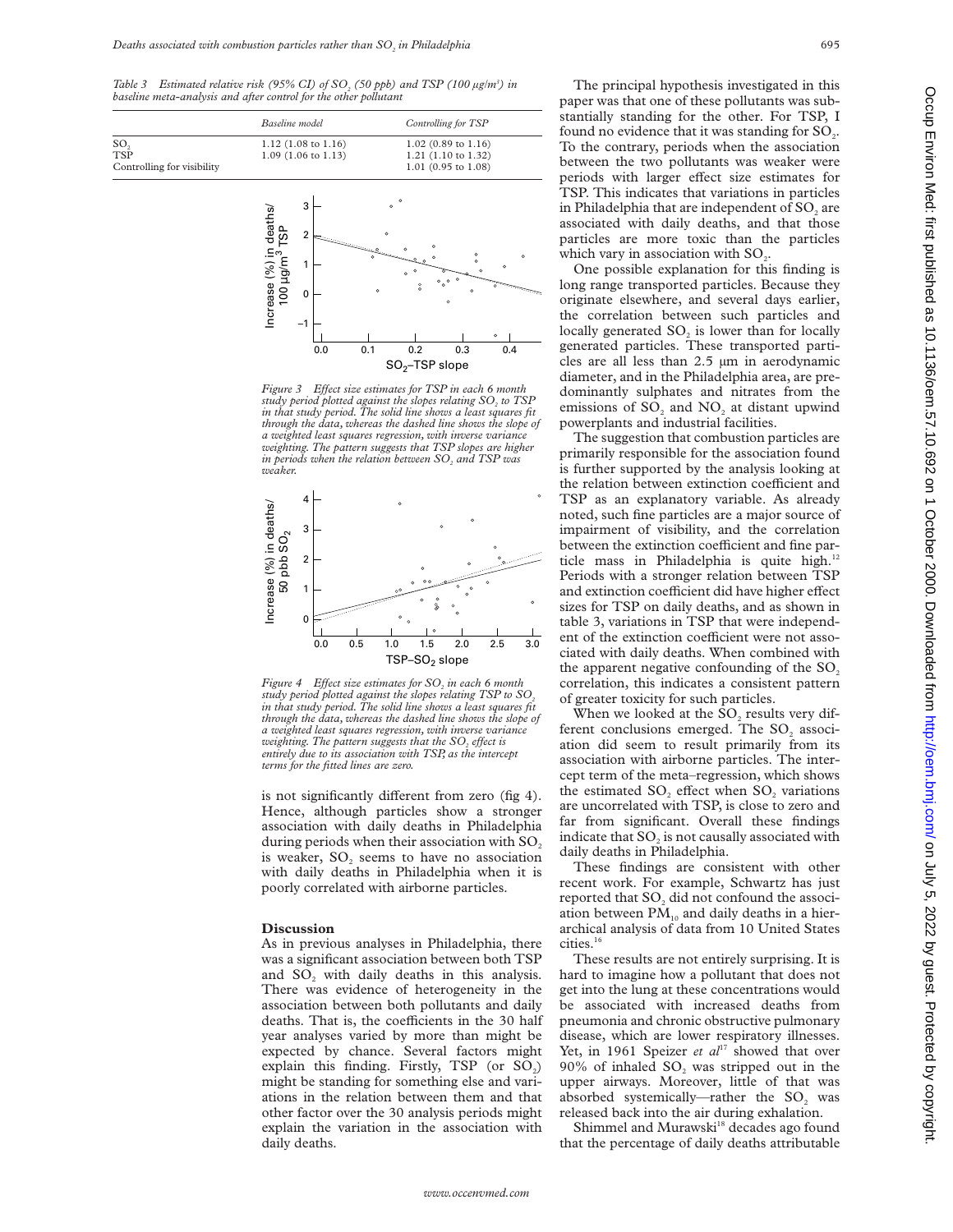to air pollution in New York City in regressions between 1963 and 1972 remained constant, whereas  $SO_2$  concentrations fell by 85%, with little accompanying change in airborne particle concentrations. This was accomplished by an almost order of magnitude increase in the size of the  $SO_2$  coefficient, with little change in the coefficient for smoke. They likewise concluded that this was inconsistent with the effect being due to SO 2, but rather suggested confounding by particulate air pollution. The results of this study support that view.

A more recent study in the Netherlands reported similar findings.<sup>19</sup> The  $SO_2$  concentration in the Netherlands fell considerably during the period of study (1986–94). When the analysis was stratified into three periods (1986–8, 1989–91, 1992–4) the regression coefficient for SO<sub>2</sub> increased from the earlier to later period, as the  $SO<sub>2</sub>$  concentration fell. This pattern would be expected if SO <sup>2</sup> were merely standing in for something else, which did not change much in concentration, or if the association with SO<sub>2</sub> were non-linear, with higher slopes at lower concentrations.

Non-linear associations with  $SO_2$  have been reported in locations where concentrations can be high— such as Poland—but concentrations were always much lower in the Netherlands. If the higher effect size estimates for SO <sup>2</sup> in later years were due to a non-linear relation, we would also expect to see higher slopes within each period in the parts of the Netherlands that had lower SO<sub>2</sub> concentrations. The authors investigated this, and found that within periods, the slopes were actually lower for  $SO_2$  in the areas with lower concentrations. They therefore concluded that SO <sup>2</sup> was most likely standing in for another factor.

One obvious candidate for that factor is some sub-component of airborne particles. Several studies suggest that the size of airborne particles is related to their toxicity. For example, the particles in the size range 10–30 µm in aerodynamic diameter were shown not to be predictive of mortality,<sup>20</sup> whereas smaller particle size ranges were. Similarly, particles of 2.5–10 µM in aerodiameter have also shown less evidence of toxicity than the smaller particles.11 If fine combustion particles were the causal factor, we would expect the extinction coefficient to be an important predictor of the TSP mortality relation, as I found.

As in most observational epidemiology studies, the exposure measurements in this study are imperfect. Personal exposure to air pollutants varies greatly from person to person, depending on the ventilation characteristics of their homes as well as activity patterns and other factors. Here it is important to realise that the unit of observation in studies such as this is the day, and not the person. Hence person to person differences in exposure tend to average out. Schwartz and Levin<sup>20</sup> considered this in some detail, and showed that in the context of such time series studies, the differences between the exposure of a single subject on day t and the mean of all personal exposures in the city on that day is a form of Berkson measurement error, which introduces no bias into the regression coefficients. Bias can only come from differences between the mean of all personal exposures on a given day and the ambient monitors on that day, which is small compared with the differences between individual exposures and the population mean. Hence most of the measurement error is of no consequence. Zeger *et*  $a^{21}$  have carried this approach further, and shown that the remaining bias is towards underestimating the effect of air pollution. Further, in simulation studies, they showed that even in the presence of covariates and other pollutants, the correlations among the pollutants would have to be pathological for the effect size estimate for an air pollutant to be biased upward. It is possible, in the two pollutant model, for one pollutant to be biased downward more than the other. This is an additional advantage of the approach used here, where single pollutant models were fitted, and confounding by other pollutants was considered in a second stage.

These results suggest that the associations reported with  $\mathrm{SO}_2$  and daily deaths in Philadelphia and elsewhere are not causal, but are the result of SO <sup>2</sup> being correlated with other combustion pollutants, most likely with combustion particles. By contrast, they strengthen the evidence that the association of daily deaths with combustion particles reported in many studies is not the result of confounding by  $\text{SO}_2$ , and is likely to be causal.

I thank Francesca Dominici of the Johns Hopkins School of Hygiene and Public Health for providing the Philadelphia dataset.

- 1 Schwartz J, Dockery DW. Increased mortality in Philadelphia associated with daily air pollution concentrations. *Am Rev Respir Dis* 1992;**145**:600–4.
- 2 Katsouyanni K, Touloumi G, Spix C, *et al.* Short term effects of ambient sulphur dioxide and particulate matter on mortality in 12 European cities: results from time series data from the APHEA project. *BMJ* 1997;**314**:1658–
- 1663. 3 Schwartz J. Air pollution and daily mortality in Birming-ham, Alabama. *Am J Epidemiol* 1993;**137**:1136–47.
- 4 Pope CA, Schwartz J, Ransom M. Daily mortality and PM10 pollution in Utah Valley. *Arch Environ Health* 1992; **<sup>42</sup>**:211–17.
- 5 Moolgavkar SH, Luebeck EG, Hall TA, *et al*. Air pollution and daily mortality in Philadelphia. *Epidemiology* 1995; **6** : 476–84.
- 6 Samet JM, Zeger SL, Kelsall JE, *et al* . *Air pollution, weather, and mortality in Philadelphia 1973–88. The phase I.B report of* t*he particle epidemiology evaluation project*. Cambridge, MA:<br>Health Effects Institue, 1997.
- 7 Schwartz J. Air pollution and hospital admissions for cardiovascular disease in Tucson. *Epidemiology* 1997; **8** : 371–7.
- Fairley D. The relationship of daily mortality to suspended particulates in Santa Clara County, 1980–6. *Environ Health Perspect* 1990;**89**:159–68.
- 9 Schwartz J. Air pollution and hospital admissions for respi-ratory disease. *Epidemiology* 1996;**7**:20–8. 10 Kelsall JE, Samet JM, Zeger SL, *et al*. Air pollution and
- mortality in Philadelphia: 1974–88. *Am J Epidemiol* 1997;**146**:750–62.
- Schwartz J, Dockery DW, Neas LM. Is daily mortality associated specifically with fine particles? *J Air Waste Manage Assoc* 1996;**46**:2–14.
- 12 Ozkaynak H, Schatz AD, Thurston GD. Relationships between aerosol extinction coefficients derived from airport visual range observations and alternative measures of airborne particle mass. *J Air Pollut Control Assoc* 1989:**35**:1176—85.
- Schwartz J. Air pollution and daily mortality in Birmingham, Alabama. *Am J Epidemiol* 1993:**137**:1136–47.
- 14 Schwartz J. Air pollution and daily mortality: a review and meta-analysis. *Environ Res* 1994;**64**:36–52.